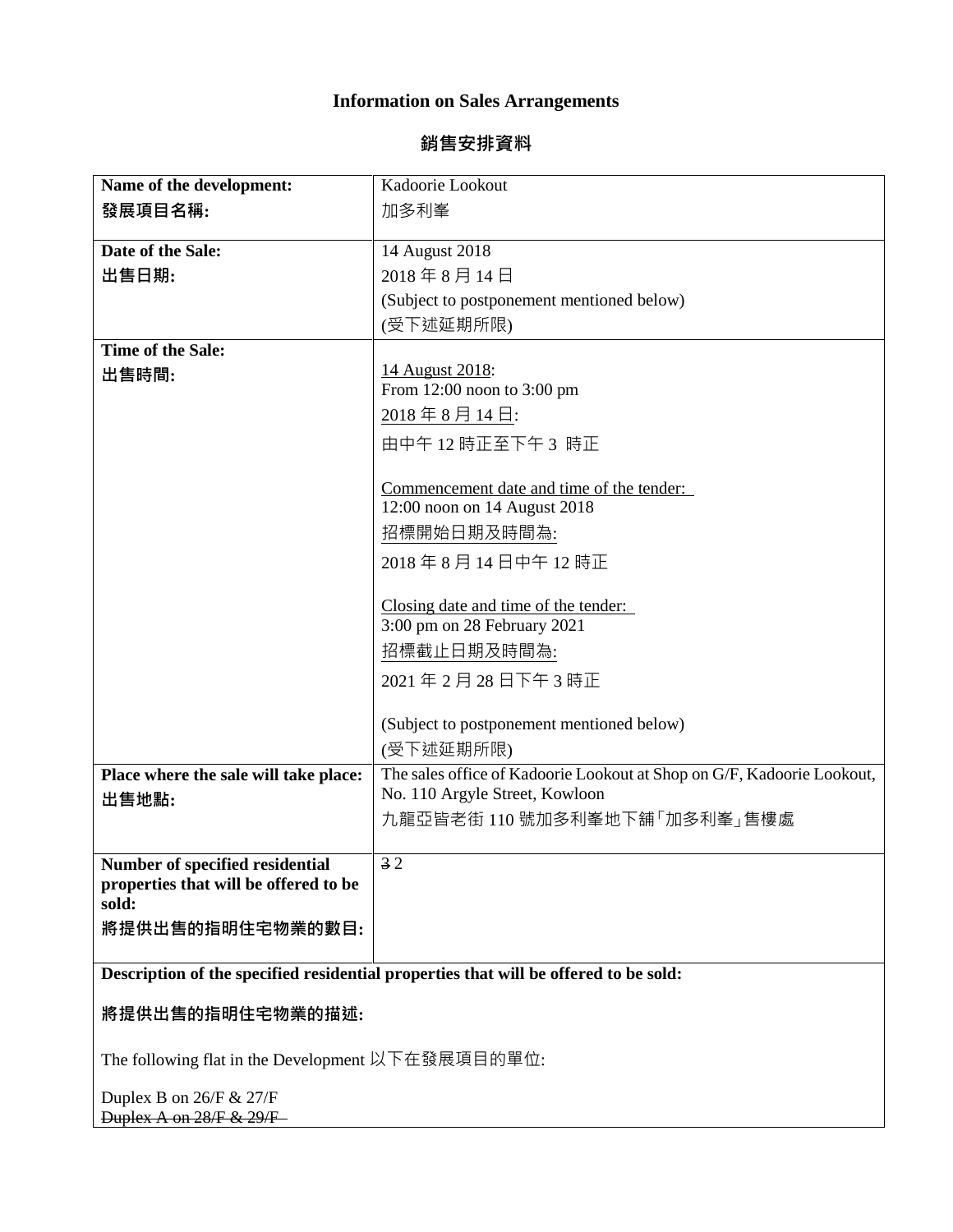Duplex B on 28/F & 29/F 樓及 27 樓複式 B 單位 樓及 29 樓複式 A 單位 樓及 29 樓複式 B 單位

**The method to be used to determine the order of priority in which each of the persons interested in purchasing any of the specified residential properties may select the residential property that the person wishes to purchase:**

將會使用何種方法,決定有意購買該等指明住宅物業的每名人士可揀選其意欲購買的住宅物業的優先次 序:

The tender notice and other relevant tender documents will be made available for collection free of charge at the sales office of Kadoorie Lookout at Shop on G/F, Kadoorie Lookout, No. 110 Argyle Street, Kowloon during office hours (between 12:00 noon and 6:00 p.m.) from 12:00 noon on 14 August 2018 (Tuesday) to 6:00 p.m. on 27 February 2021 (Saturday).

由 2018 年 8 月 14 日(星期二)中午 12 時起至 2021 年 2 月 27 日(星期六)下午 6 時,招標公告及其他有關 招標文件可在辦公時間(中午 12 時至下午 6 時)內於九龍亞皆老街 110 號加多利峯地下舖「加多利峯」售樓 處免費領取。

Any tender must be made in the Form of Tender (in prescribed form) signed by the tenderer which together with other relevant tender documents shall be enclosed in a sealed envelope and placed in the specified Tender Box located at the sales office of Kadoorie Lookout at Shop on G/F, Kadoorie Lookout, No. 110 Argyle Street, Kowloon from commencement date and time to closing date and time of the tender.

任何標書必須以標書格式(指定格式)提出,標書連同由投標者簽署的其他有關的投標文件須於招標開始 日期及時間至招標截止日期及時間內,放入一個密封的信封內並投入放置在九龍亞皆老街 110 號加多利 峯地下舖「加多利峯」售樓處的指定投標箱內。

Notwithstanding anything herein provided, if typhoon signal no.8 or above is hoisted or black rainstorm warning is issued in Hong Kong or any time between 10:00 a.m. on the day on which the Tender Closing Time falls and the Tender Closing Time, the Tender Closing Time will automatically be postponed to 1:00 p.m. on the next day.

即使本銷售安排資料另有規定,如在招標截止時間當日上午 10 時至招標截止時間內的任何時間,8 號或 以上颱風訊號在香港懸掛或黑色暴雨警告在香港發出,招標截止時間將自動延至隨後的下一天下午 1 時。

**The method to be used, where 2 or more persons are interested in purchasing a particular specified residential property, to determine the order of priority in which each of those persons may proceed with the purchase:**